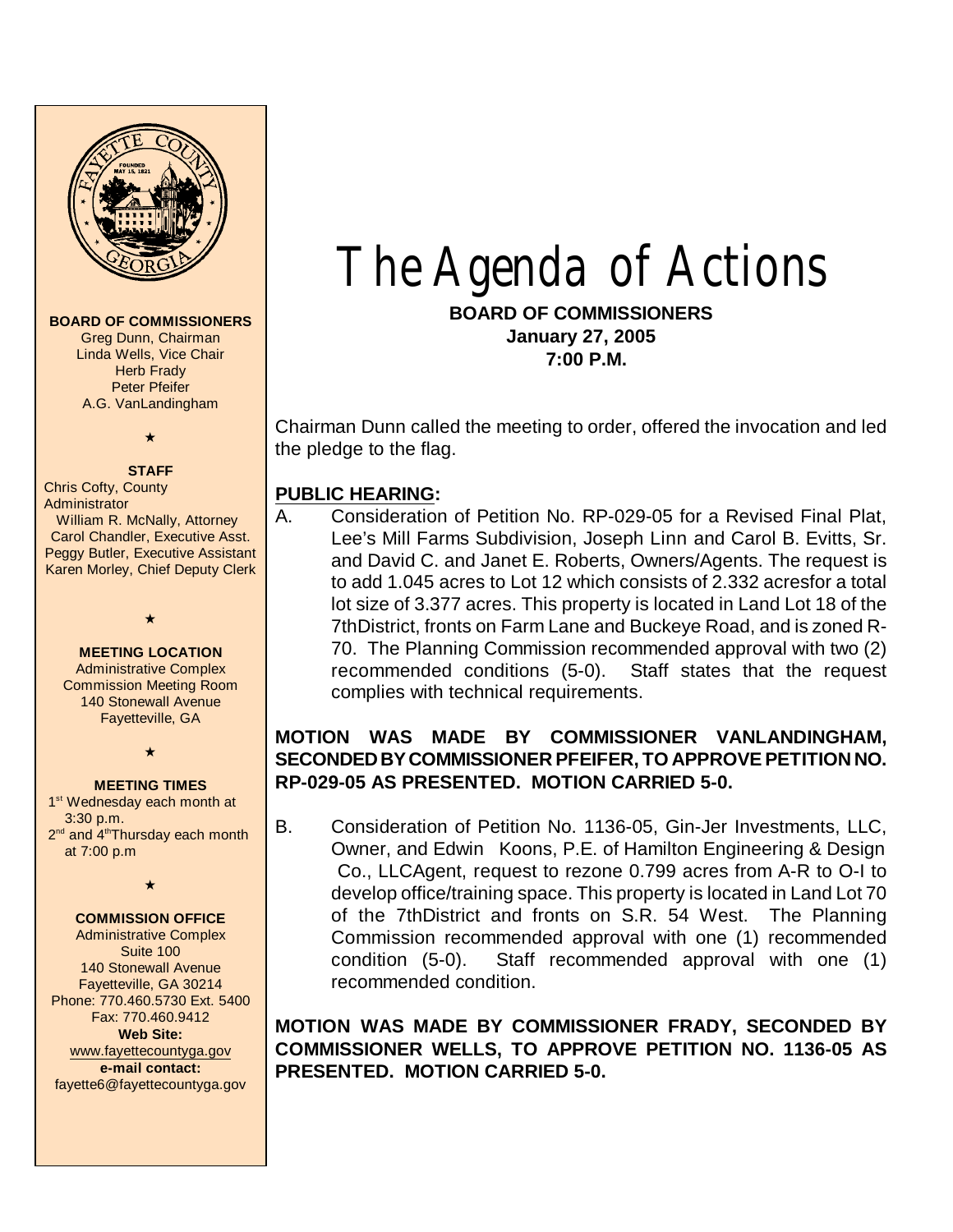C. Consideration of Petition No. RP-030-05 for a Revised Final Plat, Tunis Trace Subdivision, Vincent Crow, Owner, and Carl Christensen, Agent. The request is to subdivide Lot 17 which consists of 7.84 acres into four (4) single-family dwelling lots. This property is located in Land Lot 54 of the 5th District, fronts on Marron Road and Inman Road, and is zoned R-20.The Planning Commission recommended approval with one (1) recommended condition (5-0). Staff states that the request complies with technical requirements.

**MOTION WAS MADE BY COMMISSIONER WELLS, SECONDED BY COMMISSIONER VANLANDINGHAM TO APPROVE PETITION NO. RP-030-05 FOR THE SAKE OF DISCUSSION. MOTION FAILED 0-5 WITH CHAIRMAN DUNN, COMMISSIONER WELLS, COMMISSIONER FRADY, COMMISSIONER PFEIFER AND COMMISSIONER VANLANDINGHAM VOTING IN OPPOSITION.**

D. Consideration of Petition No. 1137-05, Community Fellowship Christian Church and Family Life Center, Owners, Darien Sykes of Sykes Consulting, Inc., Agent, request to rezone 7.31 acres from C-H and R-40 to O-I to develop a Daycare Facility. This property is located in Land Lot 199 of the 13th District and fronts on S.R. 314. The Planning Commission recommended approval with one (1) recommended condition (5- 0). Staff recommended approval with one (1) recommended condition.

# **MOTION WAS MADE BY COMMISSIONER FRADY, SECONDED BY COMMISSIONER VANLANDINGHAM, TO APPROVE PETITION NO. 1137-05 AS PRESENTED. MOTION CARRIED 5-0.**

E. Consideration of Petition No. RP-031-05 for a Revised Final Plat, Sunshine Farms Subdivision, Robert Lewis, Owner, and Piedmont Land Surveyors, Inc., Agent. The request is to subdivide Lot 2 which consists of 7.64 acres into two (2) single-family dwelling lots. This property is located in Land Lot 230 of the 13th District, fronts on S.R. 314 and S.R. 279, and is zoned R-40. The Planning Commission recommended approval with two (2) recommended conditions (5-0). Staff states that the request complies with technical requirements.

# **MOTION WAS MADE BY COMMISSIONER WELLS, SECONDED BY COMMISSIONER PFEIFER, TO APPROVE PETITION NO. RP-031-05 AS PRESENTED. MOTION CARRIED 5-0.**

F. Consideration of proposed amendments to the Fayette County Zoning Ordinance, Article V. General Provisions regarding Section 5-9. Single-Family Dwelling, A. Additions To A Single-Family Structure presented by the Zoning Department.The Planning Commission recommended approval as submitted 5-0.

# **THIS ITEM WAS TABLED UNTIL THE FEBRUARY 24, 2005 BOARD OF COMMISSIONERS MEETING.**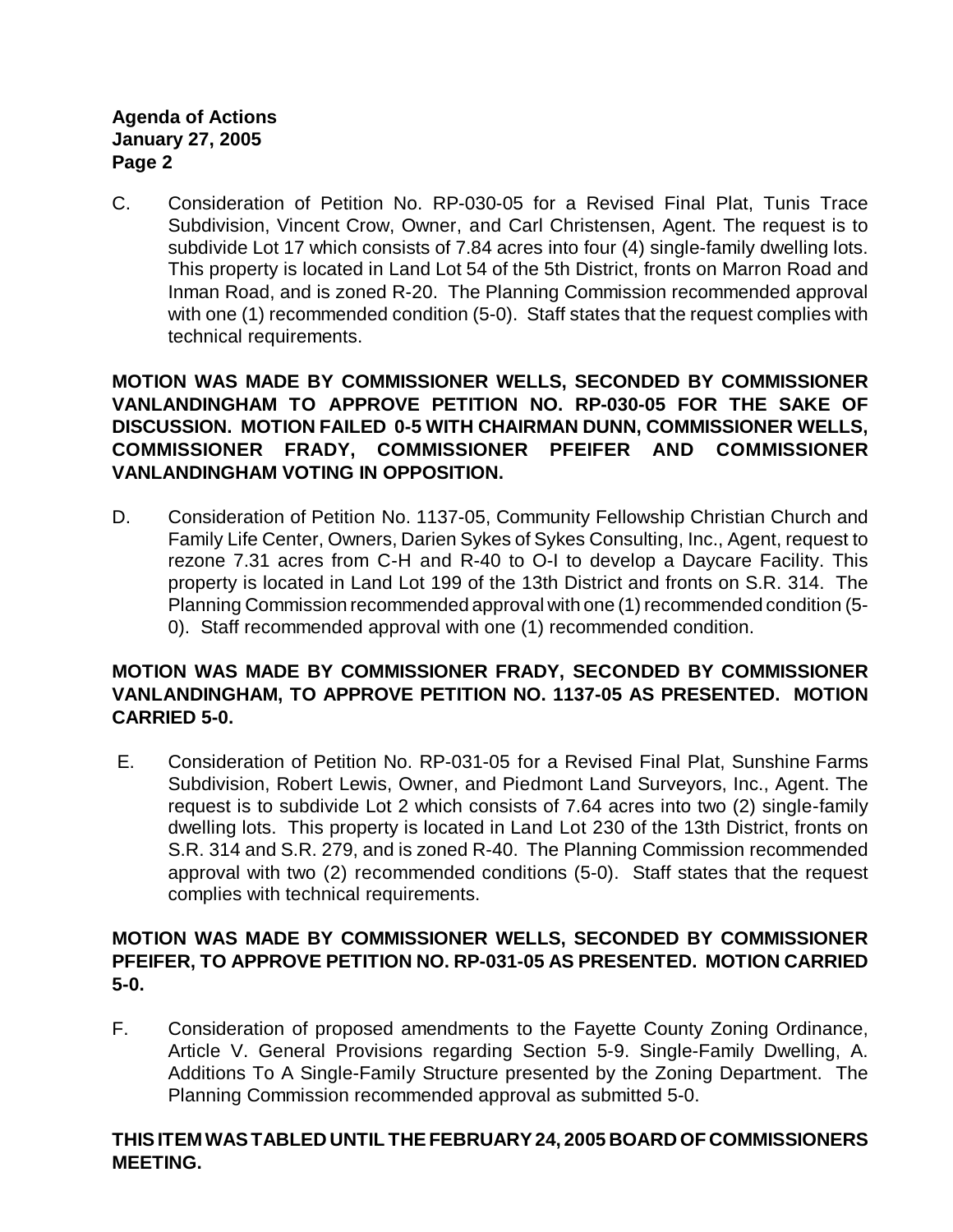G. Consideration of proposed amendments to the Fayette County Development Regulations regarding Article XII. Illicit Discharge and Illegal Connection Ordinance presented by the Engineering Department. The Planning Commission recommended approval as submitted 5-0.

# **MOTION WAS MADE BY COMMISSIONER VANLANDINGHAM, SECONDED BY COMMISSIONER PFEIFER, TO APPROVE THE AMENDMENTS AS PRESENTED. MOTION CARRIED 5-0.**

# **NEW BUSINESS:**

H. Discussion of procedure for the possible creation of a special EMS Tax District.

**MOTION WAS MADE BY COMMISSIONER FRADY, SECONDED BY COMMISSIONER VANLANDINGHAM, FOR THE COUNTY ATTORNEY TO PREPARE A LETTER TO SEND TO ALL CITIES IN THE COUNTY INQUIRING AS TO THEIR INTEREST IN PARTICIPATING IN A SPECIAL EMS TAX DISTRICT. MOTION FAILED 2-3 WITH CHAIRMAN DUNN, COMMISSIONER WELLS AND COMMISSIONER PFEIFER VOTING IN OPPOSITION.**

I. Discussion of fish management at Lake Horton to maintain water quality in the future.

# **MOTION WAS MADE BY COMMISSIONER WELLS, SECONDED BY COMMISSIONER PFEIFER, TO ADOPT THE FOUR ITEMS AS DISCUSSED TO MAINTAIN THE WATER QUALITY AT LAKE HORTON. MOTION CARRIED 5-0.**

J. Consideration of Resolution for a tax levy for the Fayette County Board of Education General Obligation School Bonds, Series 2005.

# **MOTION WAS MADE BY COMMISSIONER FRADY, SECONDED BY COMMISSIONER WELLS, TO ADOPT THE RESOLUTION AS PRESENTED. MOTION CARRIED 5-0.**

K. Discussion of authorizing preparation of a joint resolution amending the Water Service Agreement with Fayetteville.

## **THIS ITEM WAS TABLED.**

## **CONSENT AGENDA: MOTION WAS MADE BY COMMISSIONER WELLS, SECONDED BY COMMISSIONER VANLANDINGHAM, TO APPROVE THE CONSENT AGENDA AS PRESENTED.**

1. Approval of insurance reimbursement from General Fund to Sheriff's Department-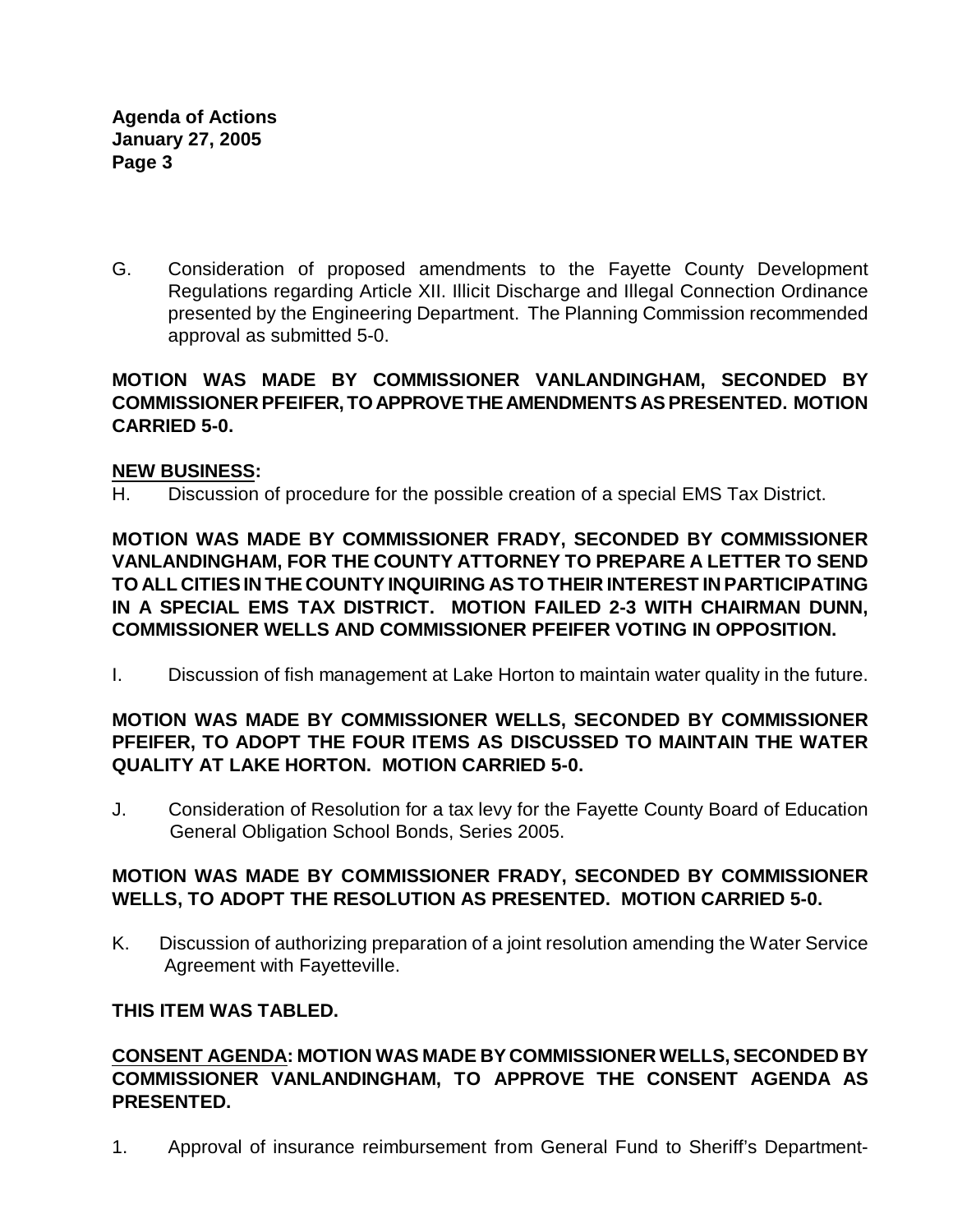Criminal Investigations Division budget account code 10030321-52223.

- 2. Approval to submit 2 grant proposals for Department of Homeland Security FY-05 Grant Program.
- 3. Approval of the 2005 Water Committee Meeting Schedule.
- 4. Approval to enter into an agreement with Fayette County Youth Wrestling Association.
- 5. Reappointment of Sam Burch to the Board of Assessors for a six-year term commencing January 1, 2005, and ending December 31, 2010.

#### **PUBLIC COMMENT:**

Members of the public are allowed up to five minutes each to address the Board on issues of concern other than those items which are on this evening's agenda.

# **THERE WAS NO PUBLIC COMMENT**

#### **STAFF REPORTS:**

COMMISSIONER VANLANDINGHAM: Commissioner VanLandingham said he had one legal item for Executive Session.

COMMISSIONER FRADY: Commissioner Frady said he had one potential legal item for Executive Session.

CHAIRMAN DUNN:Chairman Dunn said he had one legal item and one personnel item for Executive Session.

COMMISSIONER PFEIFER: Commissioner Pfeifer read an article from a local newspaper stating that Georgia students ranked  $18<sup>th</sup>$  in the nation in the percentage of high school seniors who passed advanced placement courses for college credit.

# **EXECUTIVE SESSION: MOTION WAS MADE BY COMMISSIONER WELLS, SECONDED BY COMMISSIONER VANLANDINGHAM, TO ADJOURN TO EXECUTIVE SESSION TO DISCUSS THREE LEGAL ITEMS AND ONE PERSONNEL ITEM. MOTION CARRIED 5-0.**

**LEGAL:** Commissioner VanLandingham discussed a legal item with the Board.

# **THE BOARD TOOK NO ACTION ON THIS MATTER.**

**LEGAL:** Commissioner Frady discussed a potential legal item with the Board.

# **THE BOARD TOOK NO ACTION ON THIS MATTER.**